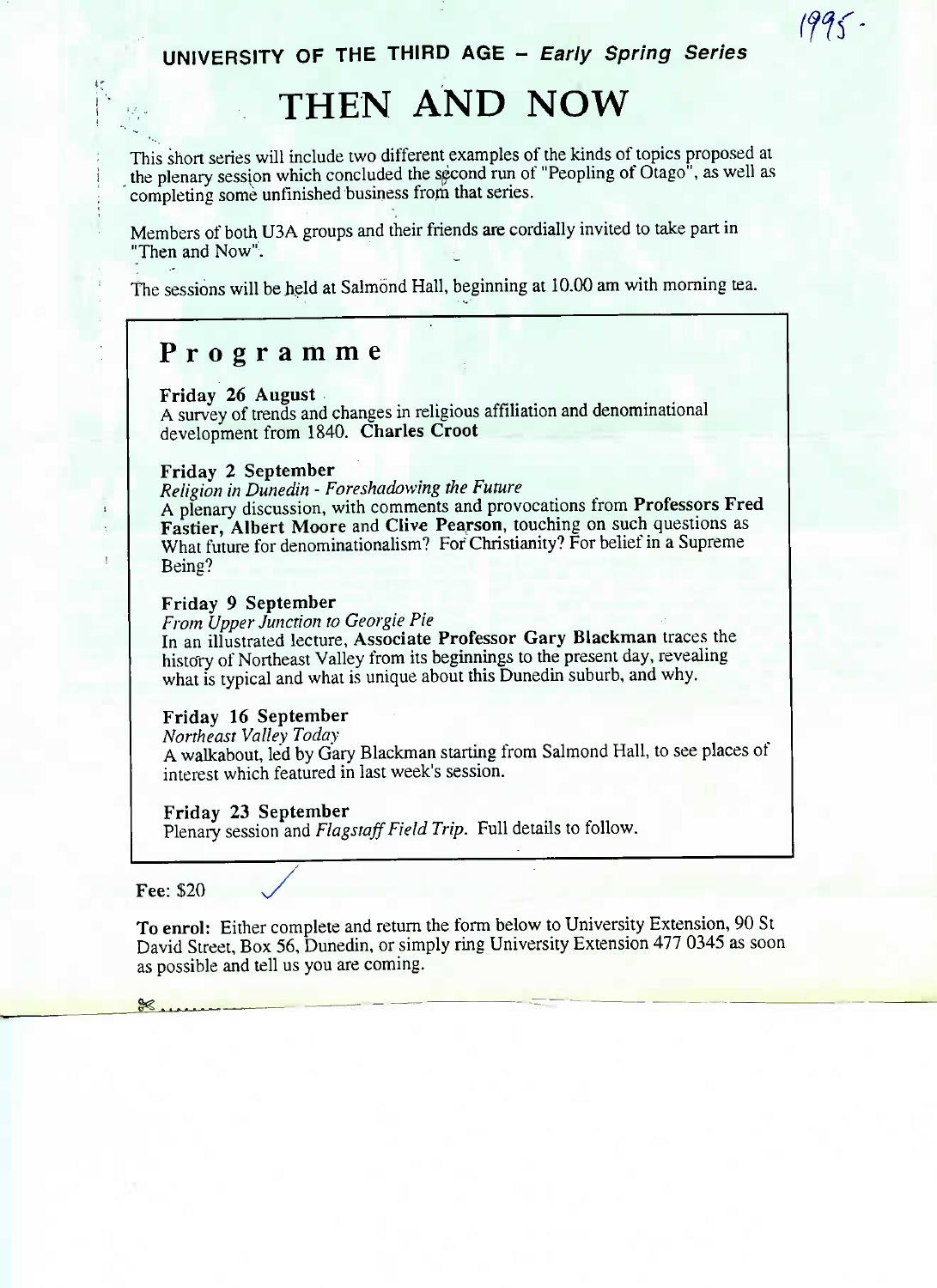Dear David,

Here is the **amendedprogramme** for the *Then and Now* Programme.

 $\subset$ 

Will the University Extension Department formally confirm the arrangements with speakers, or should Lin and I contact them?

If we are to contact speakers we would like to write to them on University letterhead

 $\int$ 

# USA

# Then and Now

#### **Draft Programme 1995**

| Week <sub>1</sub>               | $\rm June 30$        | Community study - Port Chalmers - Ian Church              |
|---------------------------------|----------------------|-----------------------------------------------------------|
| Week2                           | July 7               | Community study - Port Chalmers - field trip              |
| Week <sub>3</sub>               | July 14              | Civic architecture - Robert Tongue                        |
| Week4                           | July 21              | Civic architecture - field trip                           |
| Week <sub>5</sub>               | July28               | Domestic architecture - Taieri - Ron Kirk                 |
| Week6                           | August 4             | Domestic architecture - Taieri field trip - Ron Kirk      |
| $\rm{Weak}\,7$                  | August <sub>11</sub> | The Cyclopeadia of Otago and Southland -<br>Charles Croot |
| $\mathrm{Week}\,8$              | August 18            | Community study - N.E.V. - Gary Blackman                  |
| $\rm{Week}\,9$                  | August25             | Seminar - 2 Group presentations and discussions           |
| $\mathrm{Week}\hspace{.01in}10$ |                      | September 1 Summing up - evaluation - directions          |